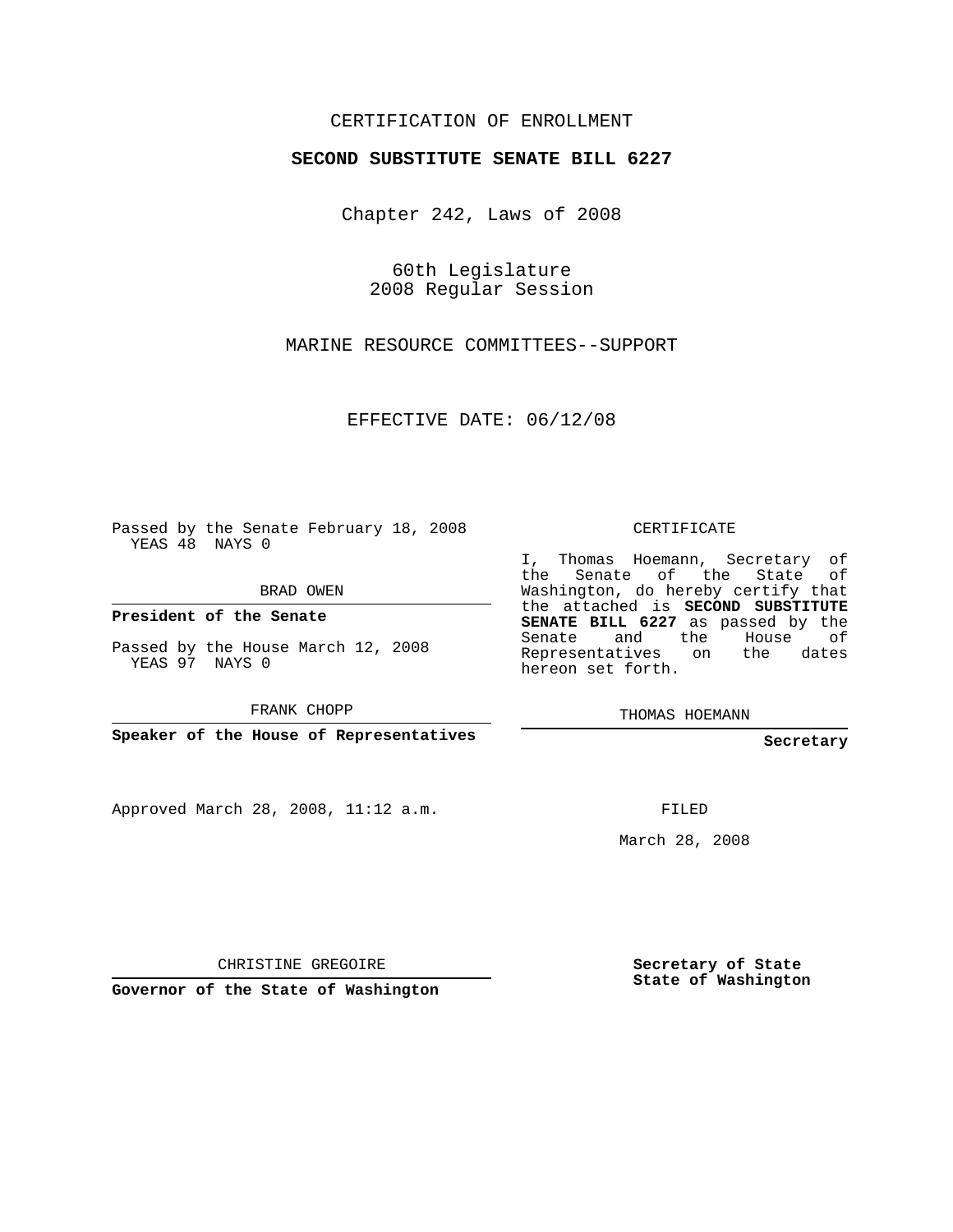## **SECOND SUBSTITUTE SENATE BILL 6227** \_\_\_\_\_\_\_\_\_\_\_\_\_\_\_\_\_\_\_\_\_\_\_\_\_\_\_\_\_\_\_\_\_\_\_\_\_\_\_\_\_\_\_\_\_

\_\_\_\_\_\_\_\_\_\_\_\_\_\_\_\_\_\_\_\_\_\_\_\_\_\_\_\_\_\_\_\_\_\_\_\_\_\_\_\_\_\_\_\_\_

Passed Legislature - 2008 Regular Session

**State of Washington 60th Legislature 2008 Regular Session By** Senate Ways & Means (originally sponsored by Senator Jacobsen) READ FIRST TIME 02/12/08.

 AN ACT Relating to strengthening Washington's outer coast marine resources committees; amending RCW 36.125.020; adding a new section to chapter 36.125 RCW; and creating a new section.

BE IT ENACTED BY THE LEGISLATURE OF THE STATE OF WASHINGTON:

 NEW SECTION. **Sec. 1.** The legislature finds that Washington's coastal and ocean resources provide vital economic, recreation, transportation, and cultural benefits to the state. The legislature seeks to continue recent state and local efforts to preserve and enhance the state's coastal and ocean resources, such as the work of the Washington ocean policy work group and the state's existing marine resources committees.

 The legislature finds that outer coast marine resources committees, authorized by the legislature in 2007, provide a mechanism for communities to discuss and develop solutions for the issues facing coastal resources and communities. However, additional state investments are necessary to allow outer coast marine resources committees to fulfill their full potential. Therefore, the legislature intends by this act to provide additional support and resources for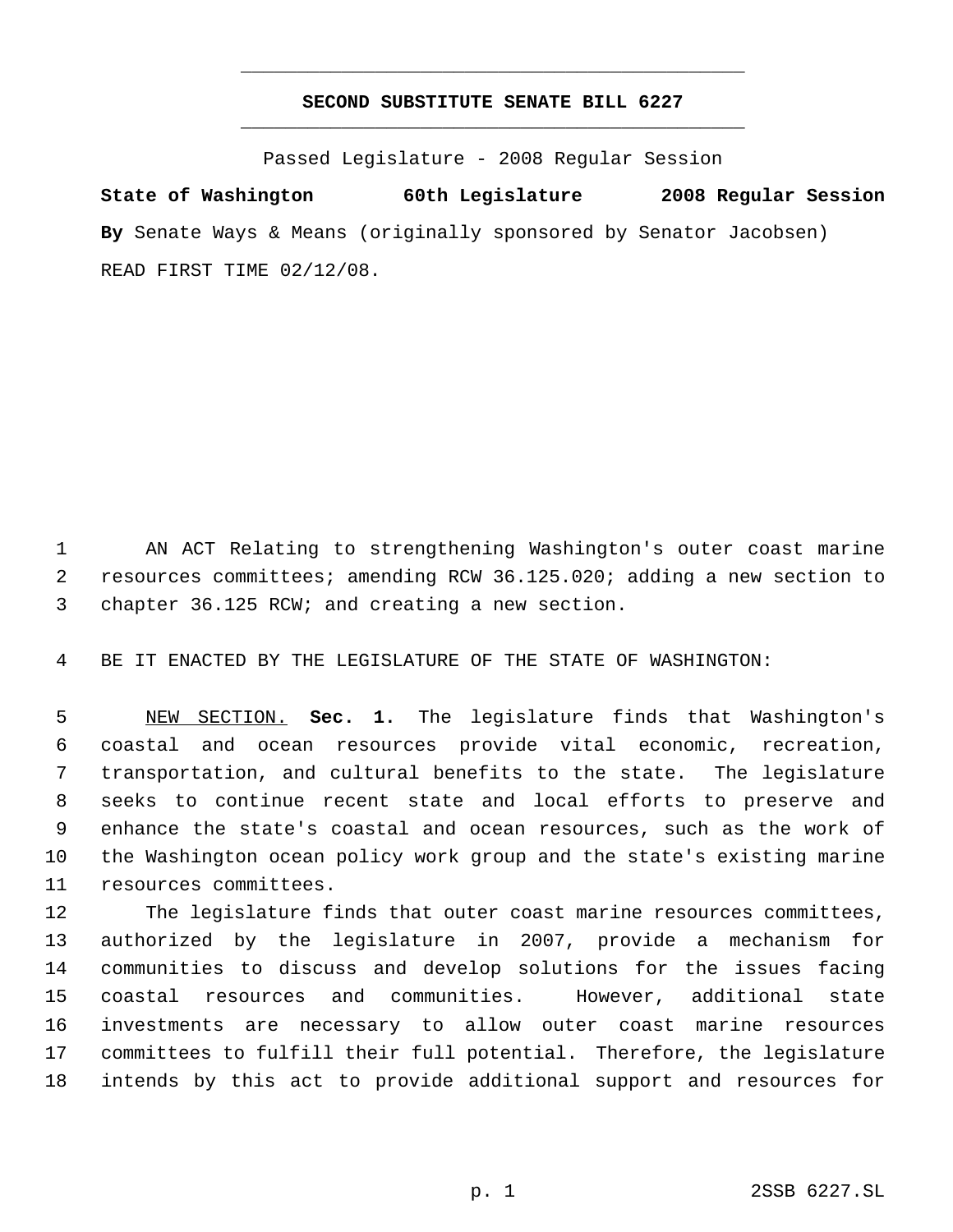outer coast marine resources committees in order to benefit the coastal and ocean resources of Washington.

 **Sec. 2.** RCW 36.125.020 and 2007 c 344 s 3 are each amended to read as follows:

 (1) A marine resources committee, as described in RCW 36.125.010, may be created by the legislative authority of any county bordering the marine waters of the outer coast or Puget Sound, in cooperation with all appropriate cities and special districts within their boundaries. Adjacent county legislative authorities shall coordinate their efforts whenever there is a mutual interest in creating a marine resources committee.

 (2) A county may delegate the management and oversight of a marine resources committee created by the county under RCW 36.125.010 to a city, or cities, within its jurisdiction, if the city or cities are located on the marine waters of the outer coast or southern Puget Sound and are willing to accept the delegation.

 (3)(a) Participating county legislative authorities must select members of the marine resources committee, ensuring balanced 19 representation from: Local government; local residents; scientific 20 experts; affected economic interests; affected recreational interests; and environmental and conservation interests. Additionally, participating county legislative authorities must invite tribal representatives to participate in the marine resources committee.

 (b) In lieu of creating a new entity, participating county legislative authorities may designate a lead entity created under RCW 77.85.050 to also serve as a marine resources committee. County legislative authorities may only make this designation where the lead entity consents in writing to also serve as a marine resources committee.

 (c) An initiating county may delegate its appointment authority to a city or cities that have received from the county the delegated responsibilities of managing and overseeing the marine resources committee.

 (4) County residents may petition the county legislative authority to create a marine resources committee. Upon receipt of a petition, the county legislative authority must respond in writing within sixty